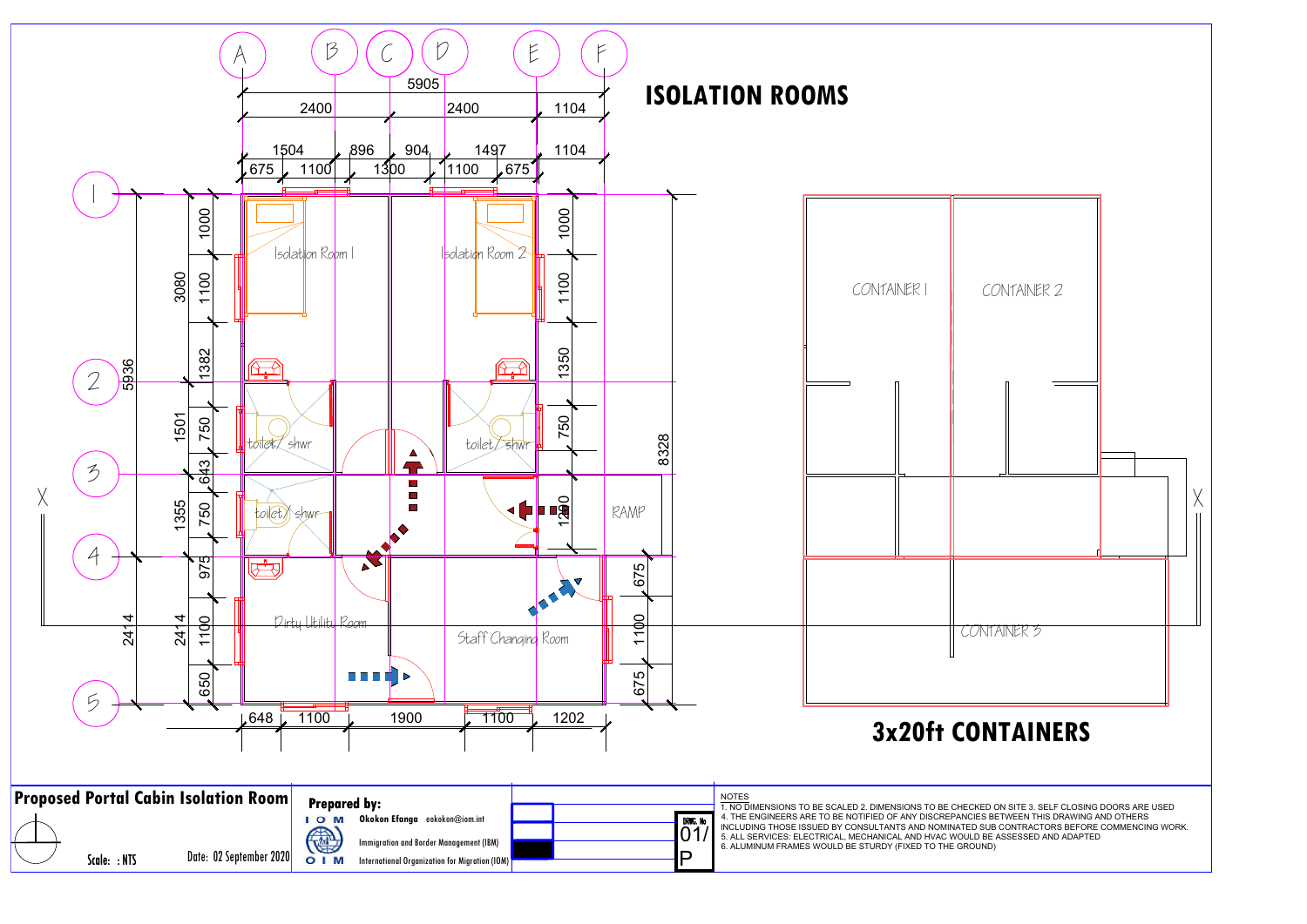

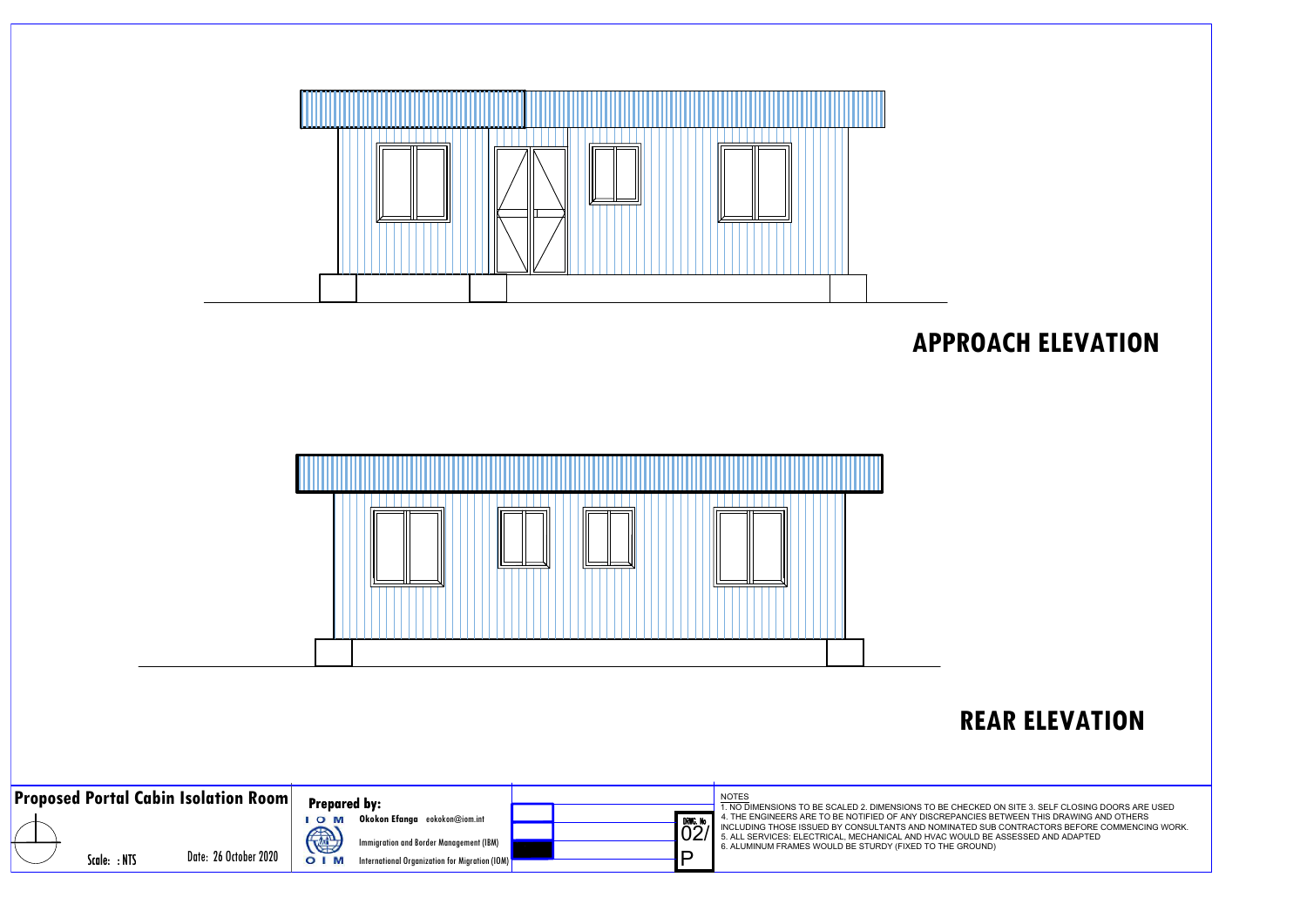

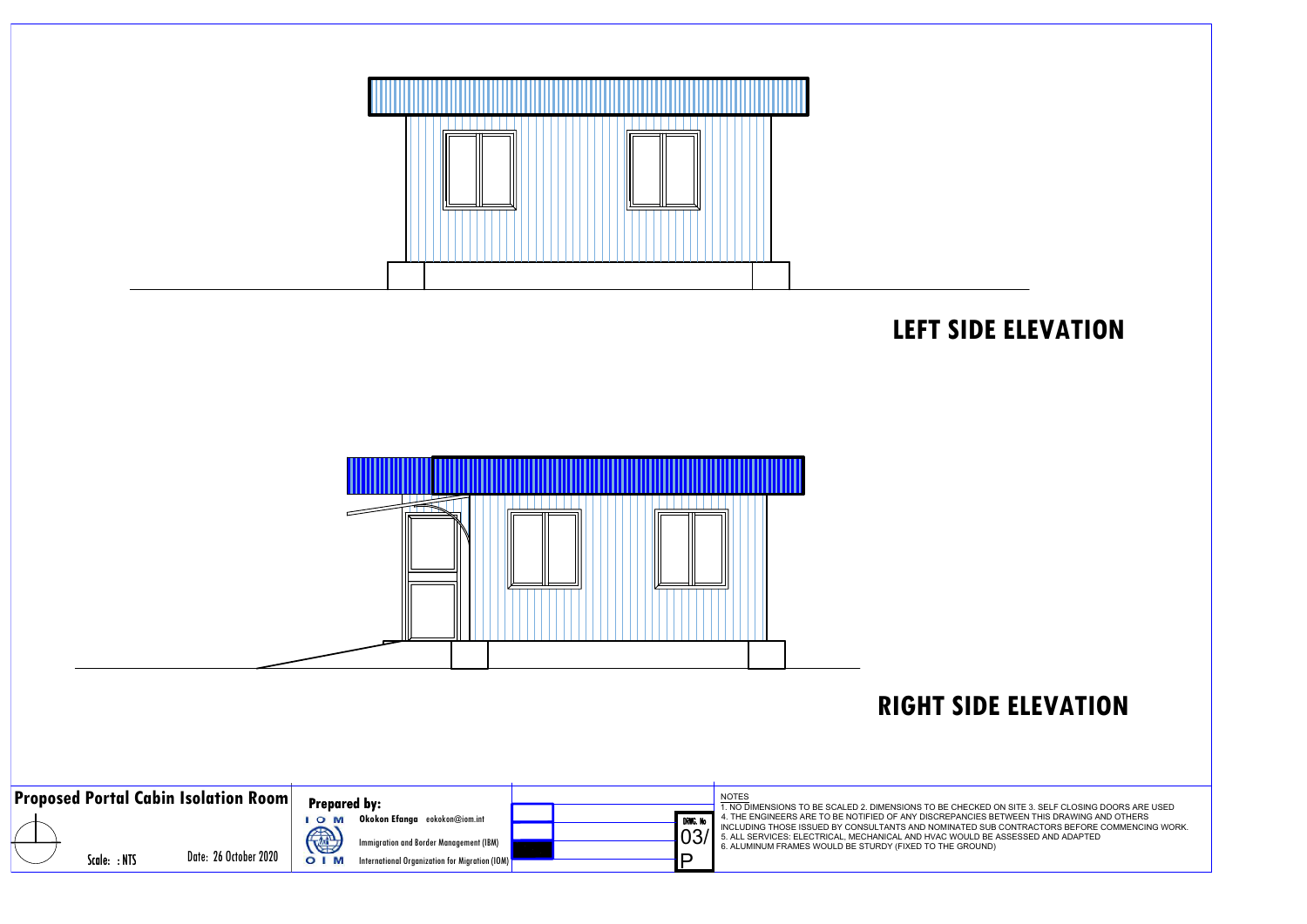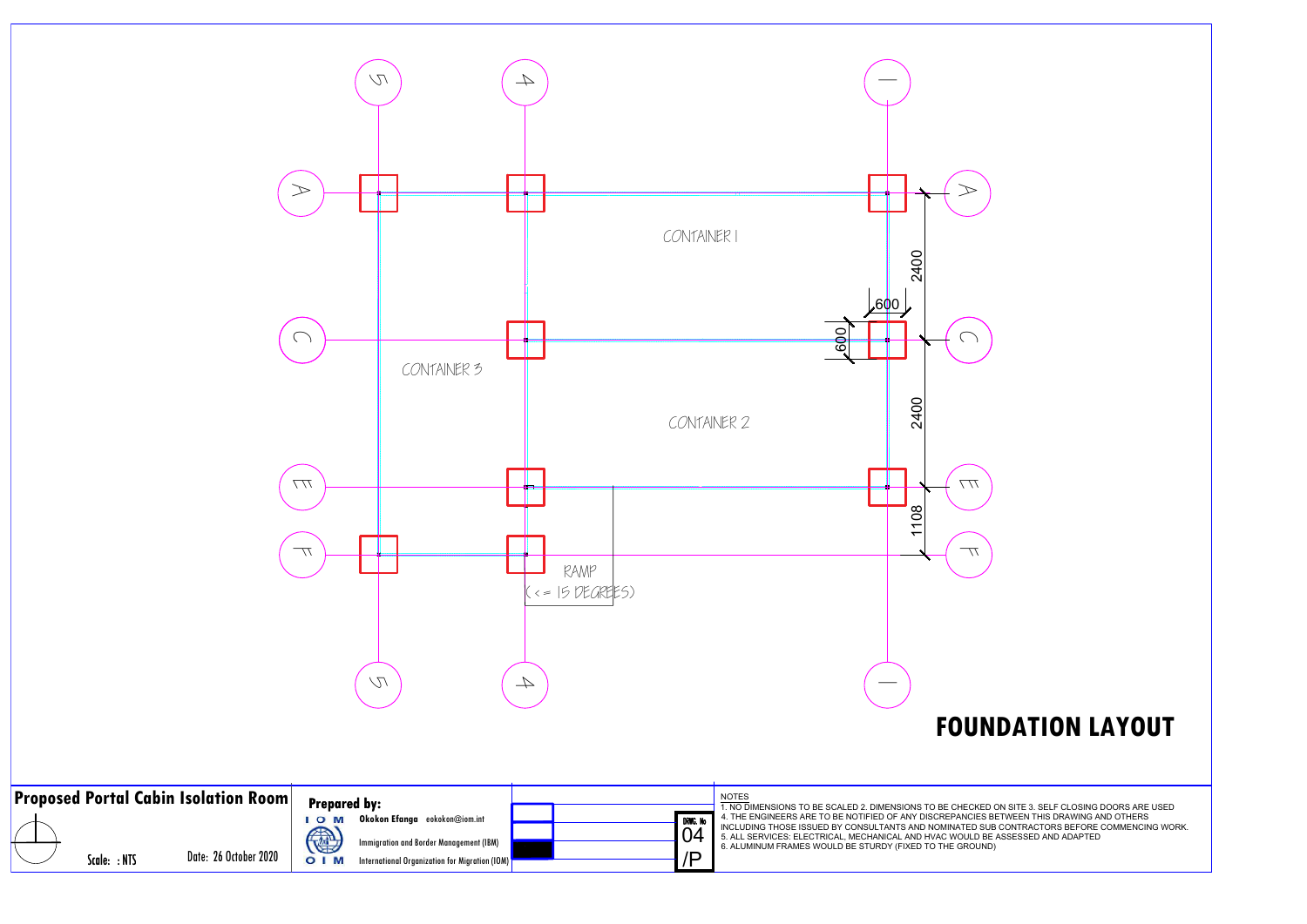

| <b>Proposed Portal Cabin Isolation Room</b> |  |              | <b>Prepared by:</b>   |                       |                                                                                                                                          |  |  | <b>NOTES</b><br>. NO DIMENSIONS TO BE SCALED 2. DIMENSIONS TO BE CHECKE |                                                                                                                                                                                                                                           |
|---------------------------------------------|--|--------------|-----------------------|-----------------------|------------------------------------------------------------------------------------------------------------------------------------------|--|--|-------------------------------------------------------------------------|-------------------------------------------------------------------------------------------------------------------------------------------------------------------------------------------------------------------------------------------|
|                                             |  | Scale: : NTS | Date: 26 October 2020 | $O$ M<br>4<br>$O$   M | Okokon Efanga eokokon@iom.int<br><b>Immigration and Border Management (IBM)</b><br><b>International Organization for Migration (IOM)</b> |  |  | DRWG. No<br>D                                                           | 4. THE ENGINEERS ARE TO BE NOTIFIED OF ANY DISCREPANCIES<br>INCLUDING THOSE ISSUED BY CONSULTANTS AND NOMINATED S<br>05% 5. ALL SERVICES: ELECTRICAL, MECHANICAL AND HVAC WOULD<br>6. ALUMINUM FRAMES WOULD BE STURDY (FIXED TO THE GROUN |

**ROOF PLAN**<br>D2. DIMENSIONS TO BE CHECKED ON SITE 3. SELF CLOSING DOORS ARE USED<br>DTIFIED OF ANY DISCREPANCIES BETWEEN THIS DRAWING AND OTHERS<br>DNSULTANTS AND NOMINATED SUB CONTRACTORS BEFORE COMMENCING WORK.<br>ECHANICAL AND HV